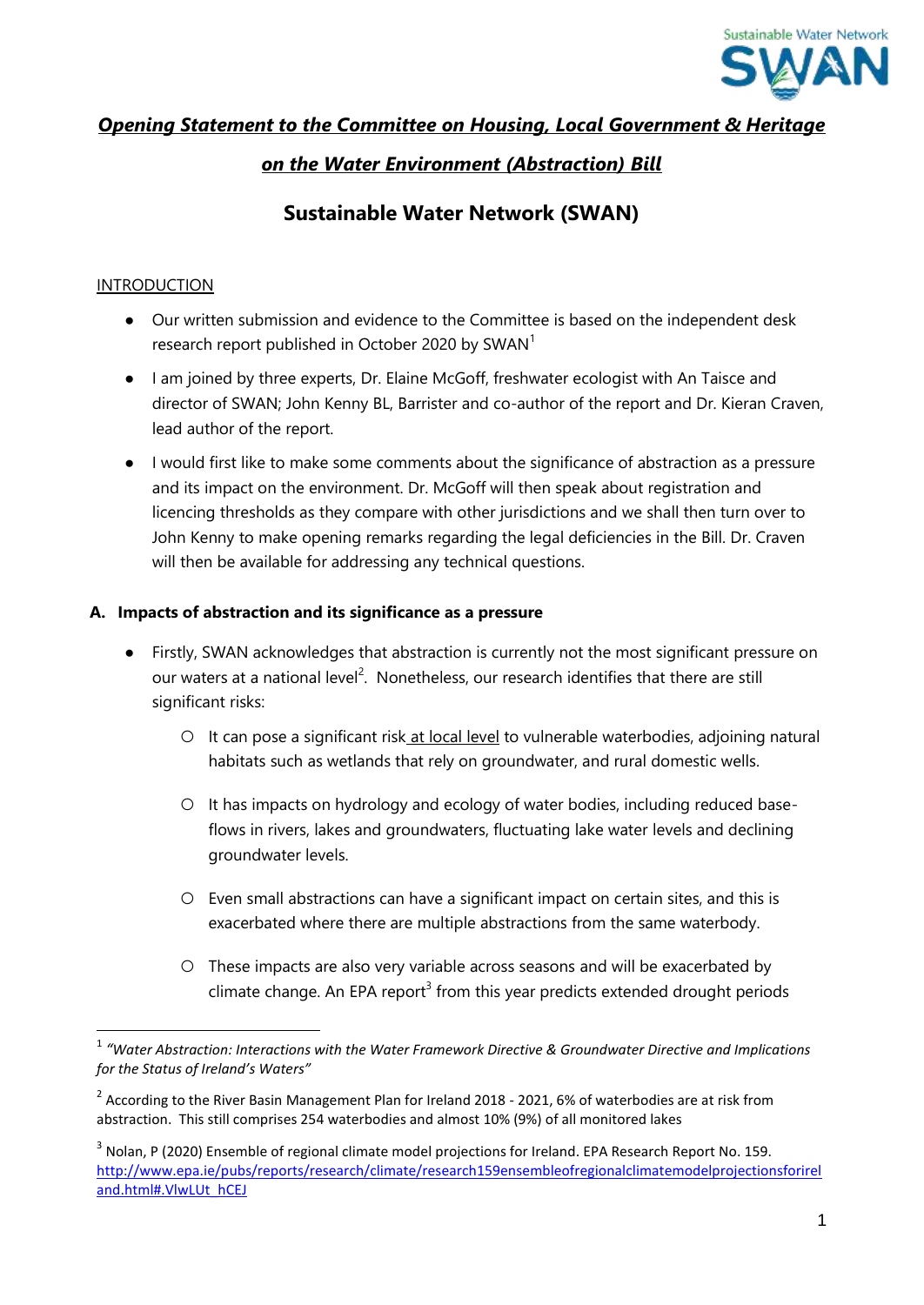potentially increasing by almost 50% by mid-century. We need to future-proof our water management to respond to these changes.

- Abstraction pressures are also likely to increase with increased economic and population growth.
- In order to manage abstractions, especially the cumulative impacts of multiple abstractions, it is necessary to get an accurate picture of how many abstraction points there are, where they are and how much water is being abstracted. It's worth quoting research led by TCD for the EPA here which found that *"Progress on evaluating the current status of abstraction for Irish rivers…was severely hampered by the lack of an integrated national database of abstraction and discharge."*. 4
- Critically, the proposed Bill will not address the deficits I have outlined above. My colleagues will now provide the detailed rationale and legal analysis to support this.

### **B. Thresholds in the Bill and how they compare with other jurisdictions**

- This Bill purports to mirror the system which they have in place for Northern Ireland and Scotland. However, we would like to highlight that it's far more lenient.
- $\bullet$  I'll focus first on the registration of abstractions which is proposed at 25m<sup>3</sup>. This compares with 10 $m^3$  in NI and Scotland (150% higher). Below this there will be zero record of who is abstracting water, where and at what rate. If these abstractions are unknown to the authorities, there is no way to manage them.
- For licencing, this Bill proposes that any abstraction over 2000 cubic metres would require a licence. This is 100 times higher than what is in place in NI, England and Wales. No rationale is provided for setting it so high, and very few abstractions will ever hit that threshold.
- While there is a provision for abstractions between 250-2000 cubic metres being subject to a license, this is only where the risk is deemed significant by the EPA, and it is our contention that the EPA risk assessment is lacking, since it does not take into account a significant proportion of abstractions, which are (and will remain under this Bill) unaccounted for.
- Similarly, even when abstractions are registered or licenced, the Bill does not provide for the means to adjust, pause or revoke a licence if conditions change, for example if there was an impact on the environment, or on adjacent private wells. NI regulations allow licences to be adjusted or revoked for this very reason. This responsive approach is an essential part of any effective management system, especially in light of far more frequent droughts under climate change projections. We need a forward looking system which future-proofs our water resources, not one which is based on old outdated legislation from the 1970s.

 $\overline{a}$ 

<sup>&</sup>lt;sup>4</sup> Webster K.E., Tedd K., Coxon C. & Donohue, I. (2017). Environmental flow assessment for Irish rivers. Environmental Protection Agency Research Report 2014-W-DS-21. https://www.epa.ie/pubs/reports/research/water/EPA%20RR%20203%20final%20web-3.pdf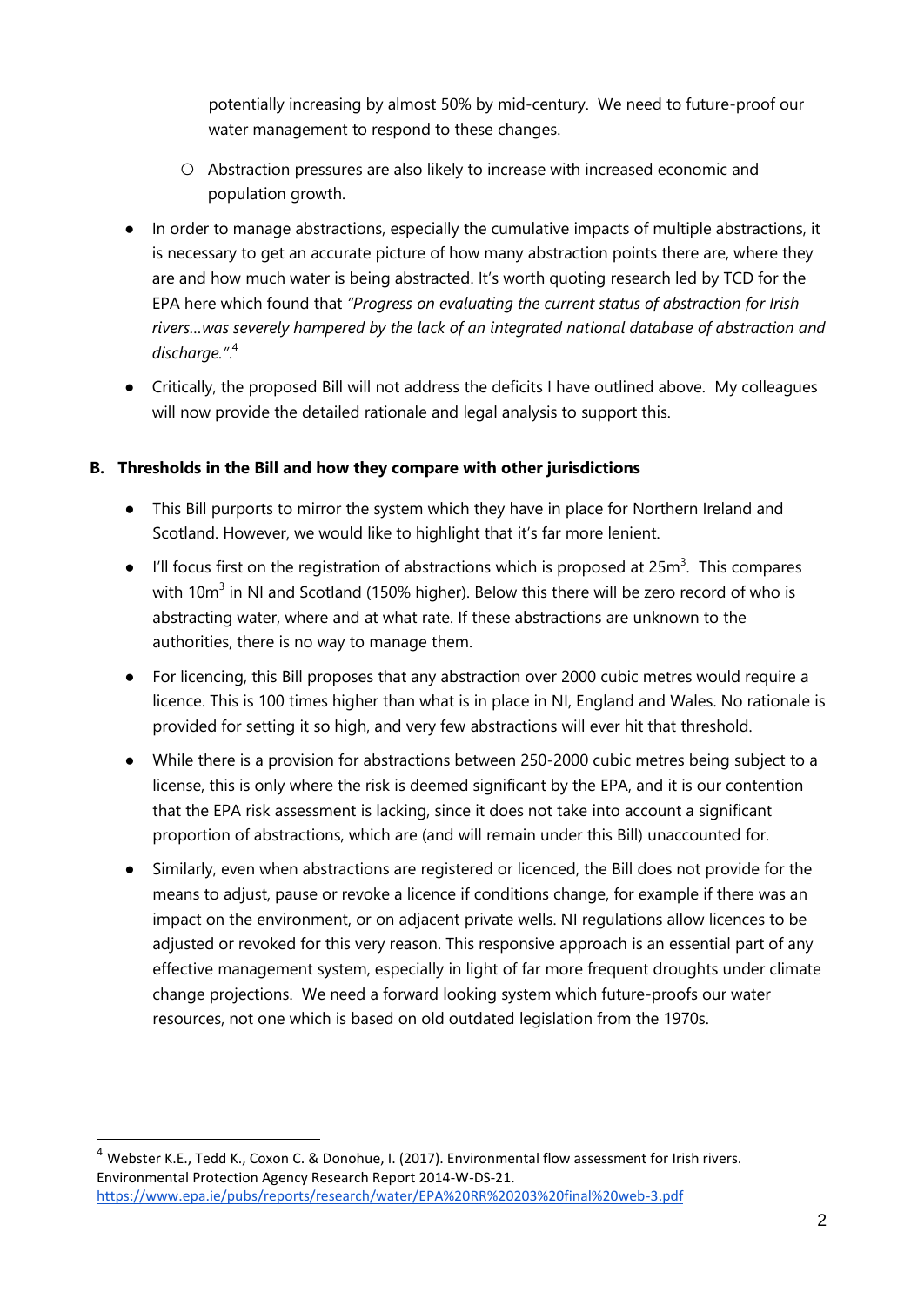#### **Legal Framework: fundamental flaws**

- In my considered opinion there are significant and fundamental legal failings in this Bill, with the misapplication of the Water Framework Directive (WFD), Habitats and EIA Directives. I am of the view that the Bill, as drafted, will be in breach of the WFD, EIA and Habitats Directive, requiring substantial redrafting. We have supplied a detailed legal analysis, but for the sake of brevity, the headline issues are
	- 1. **WFD Compliance:** The Heads of the Bill are not consistent with the requirements of the Water Framework Directive (WFD) which it purports to transpose. The WFD requires the establishment of *"controls over the abstraction of fresh surface water and groundwater .. including a register or registers of water abstractions and a requirement of prior authorisation for abstraction.."* [SWAN's emphasis]

While it allows that *"Member States can exempt from these controls, abstractions ..which have no significant impact on water status"* it is clear that registration and licensing of all abstractions is required unless it can be demonstrated that these do not have a significant impact.

Clearly this is not what is provided for in the proposed Bill which appears to proceed on an assumption of non-registration unless significant environmental impacts have been identified – the Bill should, but does not, proceed on the basis of registration of all abstractions unless they are entirely insignificant. The Bill will not have fulfilled its primary purpose unless it addresses this issue. This is particularly relevant given the letter of reasoned opinion issued by the European Commission to Ireland on October 30th 2020 in respect to the WFD transposition and abstraction.

2. **Existing licences**: This legislation proposes to approach existing licences differently to new licence applications. It does not provide for the legal means to refuse a licence to an existing abstractor. This has significant implications if those existing abstractions are found to be having negative environmental impacts. For example, if there was a highly sensitive species or habitat which cannot tolerate any abstraction, there would be no legal means for the EPA to stop abstraction in that area, despite the legal requirement under European Directives to do so. This would be in direct breach of the Habitats and the Environmental Impact Assessment (EIA) Directive.

Simply being in operation for a certain period of time does not exempt developments from the stringent requirements of the Habitats and EIA Directives. In this case a licencing process is equivalent to a development consent in the eyes of the law, and as a result of ECJ and Supreme court rulings, any permission granted for retention planning permission in respect of development requiring EIA would be in breach of the EIA, instead a substitute consent process must be instigated, a far more onerous process, where applications must be considered on a case by case basis and only granted in exceptional circumstances<sup>5</sup>.

Head 11 should be removed entirely

 $\overline{a}$ 

<sup>&</sup>lt;sup>5</sup> Supreme Court [2020] IESC 39, An Taisce v. An Bord Plenala